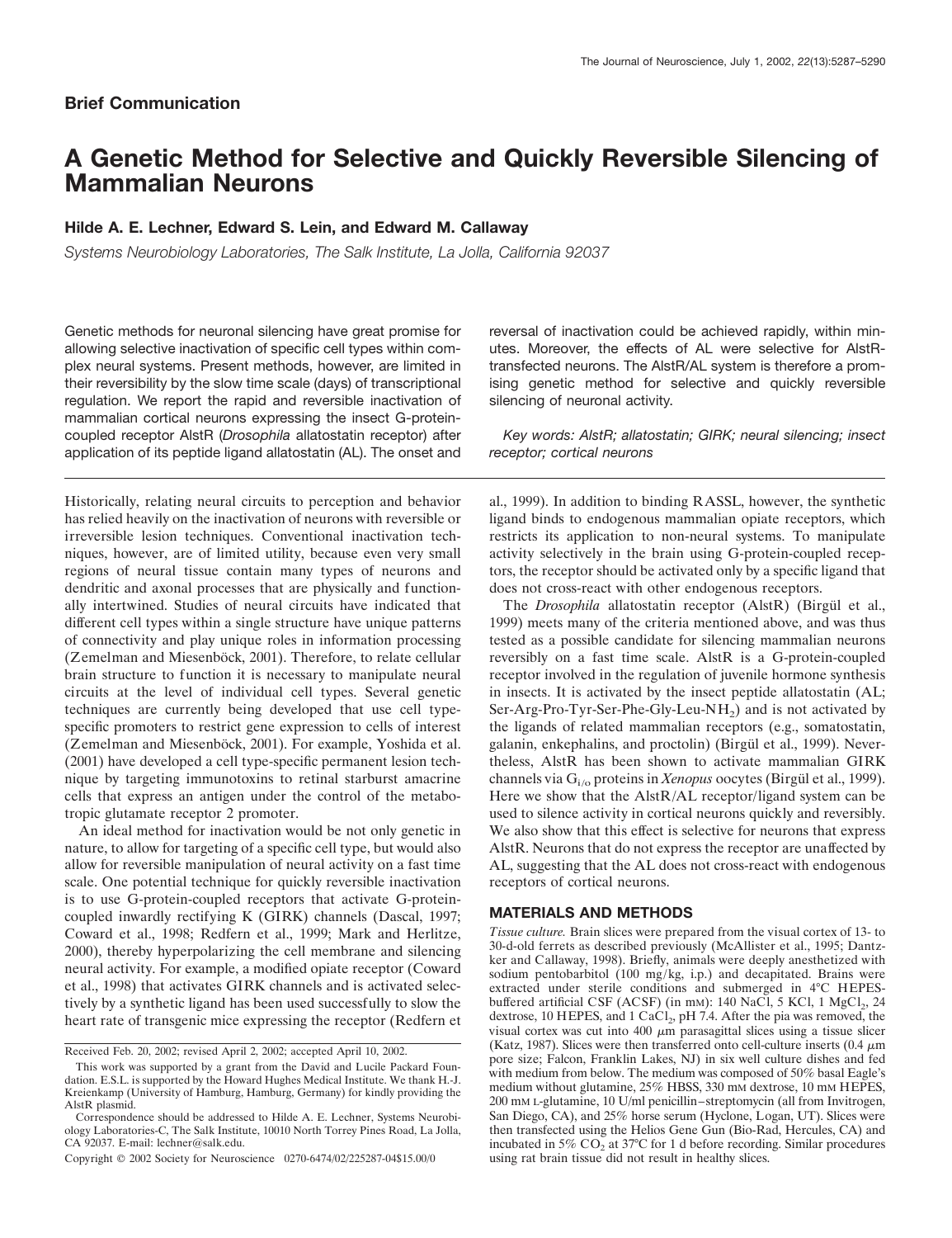*Gene gun DNA transfer.* Gold microcarriers  $(1.6 \mu m)$  diameter; Bio-Rad) were coated with vector DNA at a concentration of 60  $\mu$ g of DNA per 12.5 mg of gold, according to the supplier's instructions. The following plasmids were used (in  $\mu$ g): controls: 20 pEGFP-N1 (Clontech, Palo Alto, CA), 20 pcDNA3.1-GIRK1 (Dascal et al., 1993), and 20 pcDNA3.1- GIRK2 (Lesage et al., 1994); experimental: 15 pcDNA3.1-AlstR (Birgül et al., 1999), 15 pEGFP-N1, 15 pcDNA3.1-GIRK1, and 15 pcDNA3.1- GIRK2. All transgenes were expressed under the control of a cytomegalovirus immediate-early promoter. Slices were shot at 90–100 psi. Cotransfection using gold particles coated with multiple plasmids has been reported to be nearly 100% (Arnold et al., 1994). Thus, green fluorescent protein (GFP)-labeled neurons were assumed to also express the allatostatin receptor and/or the GIRK channel subunits.

*Recording.* Cells were recorded 24–48 hr after transfection. Patch electrodes (8–14 M $\Omega$  resistance) filled with (in mm): 140 K-gluconate, 8 NaCl, 10 HEPES, 1.3 EGTA, 2 ATP, and 0.3 GTP, pH 7.7, along with 285 mOsm KOH, were used for whole-cell current-clamp recordings. Slices were perfused with ACSF (in mm): 124 NaCl, 5 KCl, 1.3 MgSO<sub>4</sub>, 26 NaHCO<sub>3</sub>, 2.5 CaCl<sub>2</sub>, 1.0 NaH<sub>2</sub>PO<sub>4</sub>, and 11 dextrose at room temperature. The peptide AL (Ser-Arg-Pro-Tyr-Ser-Phe-Gly-Leu-NH<sub>2</sub>; 1 nM in ACSF) was applied by perfusion at a rate of  $\sim 800 \mu l/min$ . AL was washed out by replacement with normal ACSF at a flow rate of  $\sim$ 200  $\mu$ l/min, corresponding to a complete exchange of the bath volume (3 ml) every 15 min. Physiological measures before, after 8 min of perfusion with AL, and 15–20 min after washout were compared.

#### **RESULTS**

AlstR was expressed in neonatal [postnatal day 13 (P13) to P30] ferret visual cortex slices using "Biolistics" particle-mediated gene transfer. Neurons were transfected with AlstR, GIRK channel subunits 1 and 2 (Dascal, 1997; Mark and Herlitze, 2000), and enhanced GFP (EGFP). Control neurons were transfected with GIRK1, GIRK2, and EGFP. The overexpression of GIRK channel subunits was necessary, because their natural expression is under developmental regulation. Newborn cortical neurons of mice do not reach adult levels of GIRK channel expression before P10 (Chen et al., 1997), and expression is likely to be further delayed in the more slowly developing ferret cortex. Indeed, neonatal cortical neurons of the ferret did not respond to the  $GABA_\beta$  agonist baclofen (data not shown), suggesting that GIRK channels were not yet expressed at sufficient levels. At 24–36 hr after transfection, the membrane potential, input resistance, and excitability (current required to reach spike threshold) of AlstR-transfected and control neurons were determined before, during, and after addition of 1 nm allatostatin to the bath (Fig. 1*A,B*).

## **Specificity of AL-induced effects**

Before perfusion with AL, AlstR-transfected neurons and control cells did not differ in resting membrane potential, input resistance, or excitability (Table 1). After application of AL, however, AlstR-transfected neurons were quickly hyperpolarized, whereas untransfected neurons remained unaffected (Fig. 1). In AlstRtransfected cells, application of 1 nM AL produced a change in resting membrane potential of  $-6.7 \pm 0.7$  mV compared with baseline values ( $n = 15$ ;  $p < 0.0001$ ), and a decrease in input resistance to 48  $\pm$  7% of the initial value (*n* = 15; *p* < 0.001) within several minutes (Fig. 2*A1,2*). Control cells showed no change in resting membrane potential  $(0.1 \pm 0.9 \text{ mV}; n = 9)$  and a small but nonsignificant increase in input resistance (116  $\pm$ 17%;  $n = 9$ ), possibly as a result of dialysis during whole-cell patch recordings. The amplitude of depolarizing current pulses necessary to elicit an action potential increased 13-fold (13.0  $\pm$  $4.1; n = 15; p < 0.05$ ) in AlstR-transfected cells, indicating greatly reduced excitability (Fig. 2*A3*). Control cells, in contrast, showed no change in excitability  $(1.1 \pm 0.1; n = 9)$ . These results indicate that AL can be used to, in effect, silence AlstR-transfected cortical neurons. Moreover, these results suggest that the effects of AL are specific and that the physiological properties of untransfected neurons remain unchanged.

#### **Reversibility of AL-induced effects**

In a subset of AlstR-transfected cells  $(n = 8)$  we tested whether, and how quickly, silencing was reversible. The effects of AL typically subsided within 15 min after AL removal (Fig. 1*A2*). At a perfusion rate of  $\sim$ 200  $\mu$ l/min and a bath volume of  $\sim$ 3 ml of saline, this time was approximately equivalent to one exchange of the bath volume. At 15 min after initiation of AL washout, the membrane potential of AlstR-transfected cells returned to within  $4.4 \pm 1.1\%$  of its original value (Fig. 2*B1*; Table 1). Input resistance and excitability also returned to approximately original values (Fig. 2*B2,3*; Table 1). Considering the limitations for efficiently removing AL by perfusion, it is likely that the effects of AL could, in principle, be reversed even faster.

## **DISCUSSION**

Together, these experiments demonstrate the potential of AlstR/AL as a genetic system for selectively and quickly hyperpolarizing mammalian neurons in a reversible manner. Given the large decreases in excitability that we observed in our *in vitro* preparation, it is likely that AlstR/AL will also be able to, in effect, silence cortical neurons under physiological conditions *in vivo*.

## **Quickly reversible silencing versus transcriptionally regulated inactivation**

The AlstR/AL system represents an important new tool among the growing number of techniques for neuronal inactivation. First, because AlstR is not known to be activated by mammalian ligands (Birgül et al., 1999), its constitutive expression in the mammalian brain should not result in complications related to long-term plasticity or developmental compensation mechanisms. Second, the activation of the receptor by its ligand allows for much faster manipulations of neural activity than can be achieved by genetically regulated methods of silencing, such as the inducible expression of K+ channels (Johns et al., 1999; Zemelman and Miesenböck, 2001). Although transcriptional inactivation methods are well suited for long-term silencing of neurons (e.g., in developmental studies), the high degree of selectivity and temporal control provided by ligand-induced silencing via the AlstR/AL system is uniquely suited for switching identified populations of neurons off and on quickly (e.g., during *in vivo* neurophysiological experiments and in awake behaving animals).

The advantages and disadvantages of each technique have to be weighed for each application. For example, the sustained increase in  $K$ + conductance associated with slow transcriptional regulation of  $K<sup>+</sup>$  channel expression may lead to irreversible silencing and cell death in some systems (Nadeau et al., 2000). AL-induced silencing, in contrast, is quickly turned on and off, which should limit any cytotoxic effects associated with increased  $K<sup>+</sup>$  conductance. For long-term silencing, however, the AlstR/AL system may not be useful. Like other G-protein-coupled receptors, it is likely that the AlstR may be desensitized or internalized with prolonged exposure to its ligand.

The effectiveness of inactivation by the AlstR/AL system, in some cases, may also be dependent on the level of endogenous GIRK channel expression (e.g., in a given cell type or at an early developmental stage). In such systems, cotransfection with GIRK channel subunits, as in this study, may be necessary to effectively inactivate neurons using AlstR/AL. The requirement to coexpress GIRK channels in such cases should not preclude the effective use of the AlstR/AL system. The *in vitro* expression of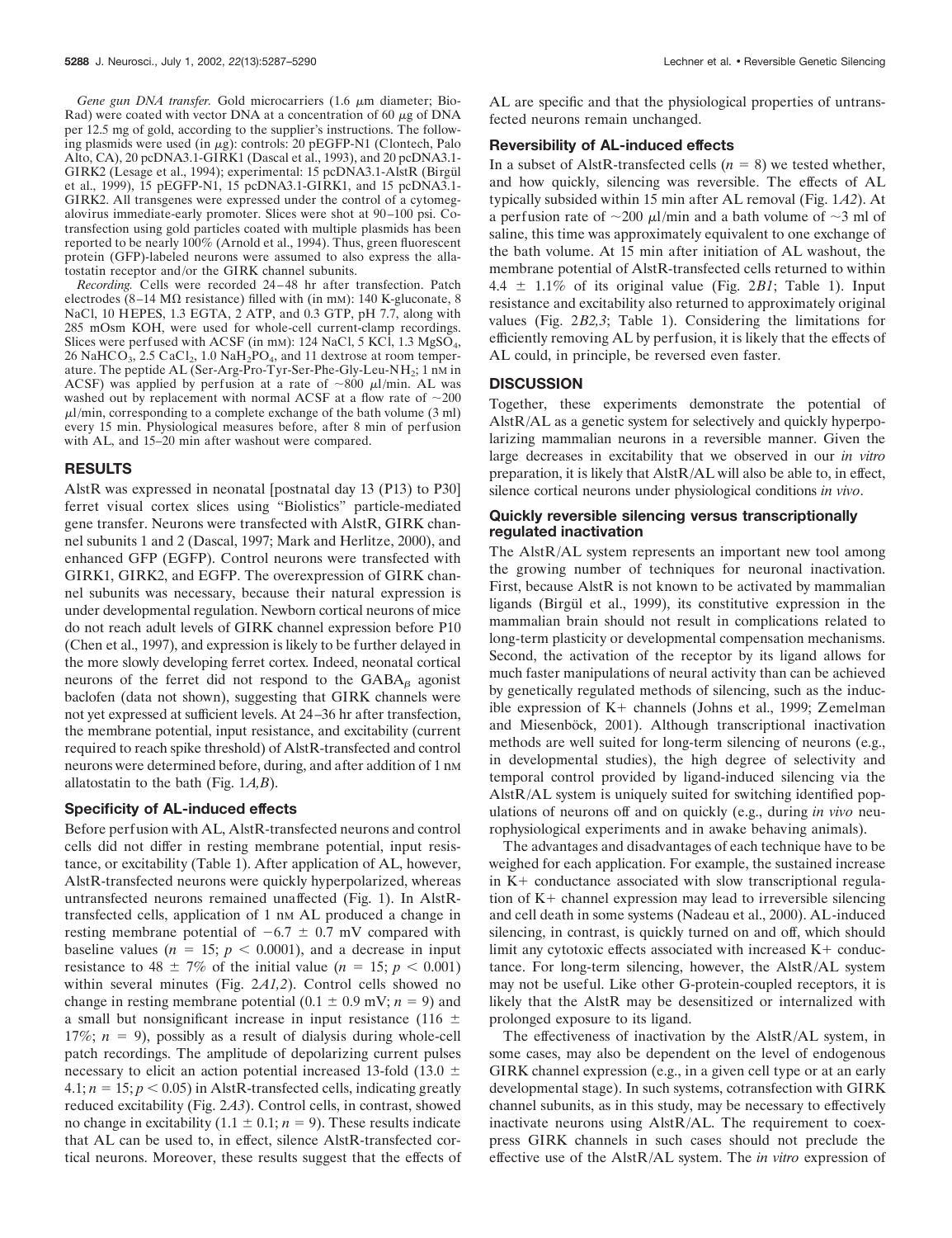

*Figure 1.* Silencing of cortical neurons with the AlstR/AL receptor/ligand system. *A1*, The spike threshold of a representative AlstR-transfected neuron was determined by a series of depolarizing current pulses (I<sub>stim</sub>, 1 sec duration; *left panel*) before addition of allatostatin to the bath (*gradually shaded bar*). In this example, the spike threshold was found to be monitored by hyperpolarizing current pulses at 5 sec intervals (*middle panel*). Input resistance and resting membrane potential decreased within minutes of AL application. The amount of current necessary to elicit an action potential in the presence of AL  $(+118 \text{ pA})$  was greatly increased with respect to the initial values (*right panel*). *A2*, The effects of AL were reversible over the course of several minutes by washing out AL with normal ACSF. Input resistance, membrane potential (*left panel*), and spike threshold (*right panel*) returned to approximately initial values after a perfusion time approximately equivalent to the time required for the exchange of one bath volume (see Results). *B*, Input resistance, membrane potential, and spike threshold of control neurons were unaffected by application of AL.

| Table 1. Electrophysiological properties of AlstR-transfected and control neurons before and during application of AL |  |  |  |
|-----------------------------------------------------------------------------------------------------------------------|--|--|--|
|                                                                                                                       |  |  |  |

|                        | Membrane potential (mV) |                  |                          | Input resistance $(M\Omega)$ |                  |            | Threshold current (pA) |                 |             |
|------------------------|-------------------------|------------------|--------------------------|------------------------------|------------------|------------|------------------------|-----------------|-------------|
|                        | <b>ACSE</b>             | l nm AL          | Wash                     | ACSF                         | $\mathsf{nm}$ AL | Wash       | ACSE                   | l nm AL         | Wash        |
| Control $(n = 9)$      | $-59.8(1.0)$            | $-59.8(1.2)$     | $\overline{\phantom{a}}$ | 448 (74)                     | 472 (54)         |            | 41.4(10.2)             | 44.2(11.6)      |             |
| AlstR $(n = 15)$       | $-61.2(0.9)$            | $-67.9(1.0)$ *** | See subset               | 455(50)                      | $197(29)$ ***    | See subset | 28.9(3.2)              | $321.3(76.1)^*$ | See subset  |
| AlstR subset $(n = 8)$ | $-62.0(1.2)$            | $-70.1(1.1)$ **  | $-62.4(1.8)$             | 493(71)                      | $147(20)$ **     | 591 (185)  | 26.5(3.7)              | $452.3(95.1)^*$ | 54.0 (27.0) |

A subset of AlstR-transfected neurons was also tested for reversibility of AL-induced effects (wash). Data are given as means  $\pm$  SEM. Statistically significant changes are indicated as follows: \*  $p < 0.05$ ; \*\*  $p < 0.001$ ; \*\*\*  $p < 0.0001$ .

GIRK subunits in cortical neurons of the neonatal ferret visual cortex did not affect the membrane potential or survival of those neurons compared with EGFP-transfected neurons (data not shown). In any case, we expect that these limitations will not be common in the application of the AlstR/AL system to adult brain tissue, because endogenous expression of GIRK

channels is common to the great majority of adult mammalian brain areas (Karschin et al., 1996). However, it will be necessary for any given system to determine whether the neurons to be inactivated express GIRK channels or are inactivated by drugs (e.g., baclofen) whose effects are mediated by GIRK channels.